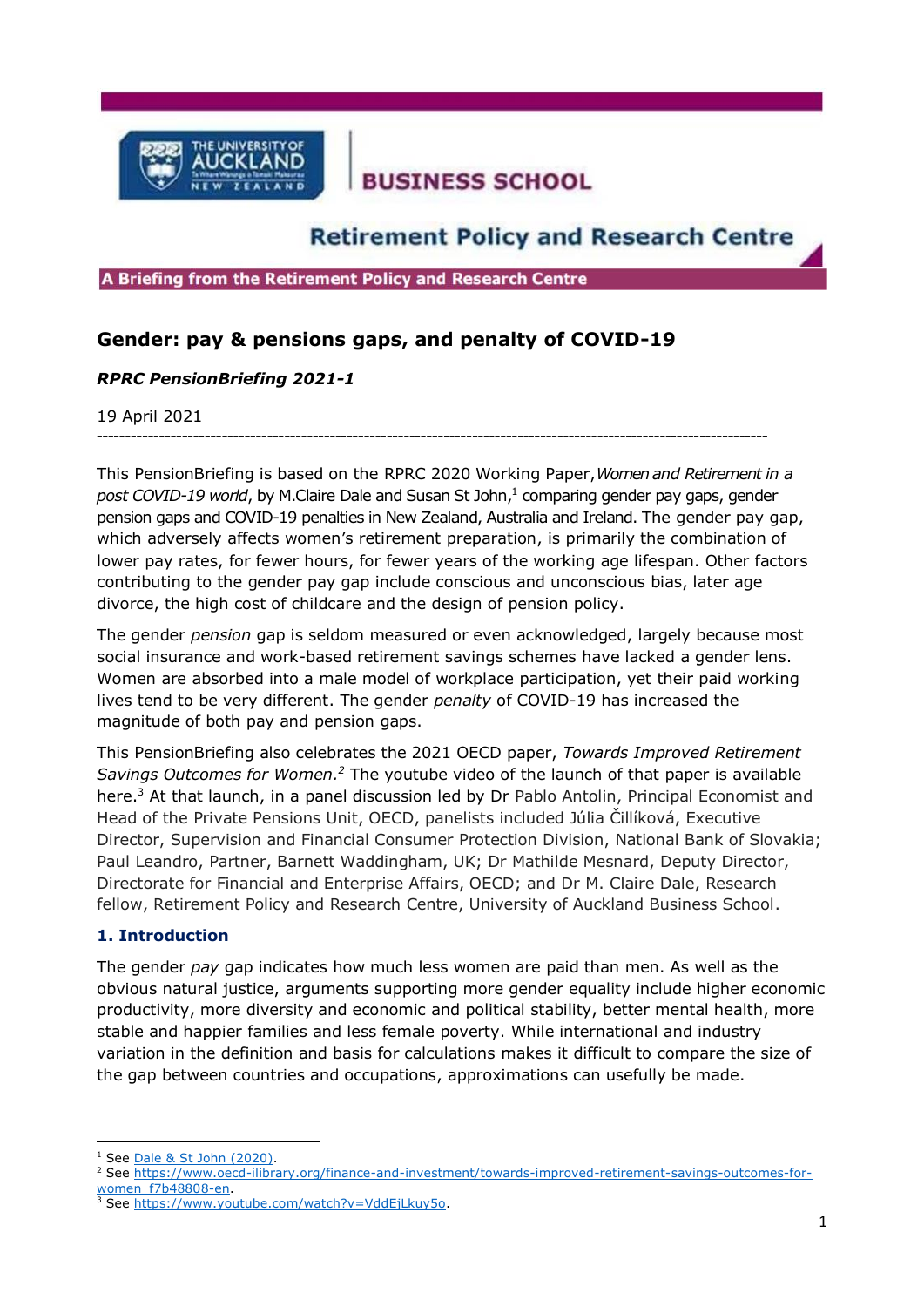Official statistics show that, compared to women in Australia or Ireland, New Zealand women are less disadvantaged: in New Zealand in 2019, *"a typical female earned about 9% less for an hour's work than a typical male*".<sup>4</sup> In 2020, in Australia the gender pay gap was 13.4%, $5$  and in Ireland it was 14.4%. $6$ 

The gender *pension* gap, or women's comparatively smaller accumulations of retirement savings, is seldom measured or even acknowledged. Historically, most social insurance and work-based retirement savings schemes lacked a gender lens. Women are absorbed into a male model of workplace participation, yet their paid working lives tend to be very different. Women's work is often part-time: in New Zealand, for example, women comprise nearly 72% of the part-time workforce and 48% of the full-time workforce.<sup>7</sup> Women's work also tends to be low paid, and career progression is compromised by breaks for caring for children and/or ageing parents. Such breaks in earning, as well as disrupting income, usually also stop the pension contributions from the women themselves, their employers and any state-funded tax concessions.

In addition, the gender pension gap is often negatively affected by widowhood, the increasing trend for divorce later in life, and lack of access to affordable housing. This smaller accumulation is at odds with the fact that on average women live longer than men, and they are more likely to both require expensive end of life care for longer and endure a lower quality of life.

The gender *penalty* of COVID-19 has increased the magnitude of both pay and pension gaps. As discussed below, this penalty is evidenced in the increase in unemployment for women, the dual responsibility of 24 hour childcare and working from home, and in 'hardship' withdrawals from retirement savings schemes. This does not mean the problem is insoluble.<sup>8</sup>

#### **2. Gender pension gap**

When considering the gender pension gap, New Zealand women are comparatively fortunate: the tier 1 state pension, New Zealand Superannuation (NZS), is individual, inclusive, and non-contributory, thus blind to gender. At age 65, if a person has been resident in New Zealand for 10 years since the age of 20, with 5 of those years since the age of 50, they qualify for NZS, whether or not they have ever been employed or paid tax.

In addition, NZS is not means-tested, and is taxed as part of total income, so there is no disincentive to continue employment. These conditions are in stark contrast to most age pensions which are, like the Australian Age Pension, income and asset-tested, or, like the Irish State Pension Contributory scheme (SPC) (previously the Old Age Pension), determined by individual contributions made during employment.

New Zealanders also enjoy human rights and anti-discrimination laws that prevent compulsory retirement, unlike Ireland. The situation there is very different: the mandatory retirement age for many in the private sector is 65. This mandatory retirement adds deep

<sup>4</sup> See [https://www.stats.govt.nz/information-releases/labour-market-](https://www.stats.govt.nz/information-releases/labour-market-statistics-income-june-2019-quarter) [statistics-income-june-2019-quarter.](https://www.stats.govt.nz/information-releases/labour-market-statistics-income-june-2019-quarter)

<sup>5</sup> See [https://www.wgea.gov.au/data/fact-sheets/australias-gender-](https://www.wgea.gov.au/data/fact-sheets/australias-gender-pay-gap-statistics-2020#%3A%7E%3Atext%3DThe%20National%20Gender%20Pay%20Gap%2C-The%20national%20gender%26text%3DCurrently%2C%20Australia%27s%20national%20gender%20pay%2Cfull%2Dtime%20earnings%20of%20%241%2C812.00) [pay-gap-statistics-](https://www.wgea.gov.au/data/fact-sheets/australias-gender-pay-gap-statistics-2020#%3A%7E%3Atext%3DThe%20National%20Gender%20Pay%20Gap%2C-The%20national%20gender%26text%3DCurrently%2C%20Australia%27s%20national%20gender%20pay%2Cfull%2Dtime%20earnings%20of%20%241%2C812.00)

[<sup>2020#:~:</sup>text=The%20National%20Gender%20Pay%20Gap,-](https://www.wgea.gov.au/data/fact-sheets/australias-gender-pay-gap-statistics-2020#%3A%7E%3Atext%3DThe%20National%20Gender%20Pay%20Gap%2C-The%20national%20gender%26text%3DCurrently%2C%20Australia%27s%20national%20gender%20pay%2Cfull%2Dtime%20earnings%20of%20%241%2C812.00)

[The%20national%20gender&text=Currently%2C%20Australia's%20national%20gender%20pay,full%2Dtime%](https://www.wgea.gov.au/data/fact-sheets/australias-gender-pay-gap-statistics-2020#%3A%7E%3Atext%3DThe%20National%20Gender%20Pay%20Gap%2C-The%20national%20gender%26text%3DCurrently%2C%20Australia%27s%20national%20gender%20pay%2Cfull%2Dtime%20earnings%20of%20%241%2C812.00) [20earnings%20of%20%241%2C812.00.](https://www.wgea.gov.au/data/fact-sheets/australias-gender-pay-gap-statistics-2020#%3A%7E%3Atext%3DThe%20National%20Gender%20Pay%20Gap%2C-The%20national%20gender%26text%3DCurrently%2C%20Australia%27s%20national%20gender%20pay%2Cfull%2Dtime%20earnings%20of%20%241%2C812.00)

<sup>6</sup> See [https://www.irishtimes.com/news/politics/irish-women-are-essentially-working-for-free-for-rest-of-year-due](https://www.irishtimes.com/news/politics/irish-women-are-essentially-working-for-free-for-rest-of-year-due-to-pay-gap-campaign-says-1.4403856)[to-pay-gap-campaign-says-1.4403856.](https://www.irishtimes.com/news/politics/irish-women-are-essentially-working-for-free-for-rest-of-year-due-to-pay-gap-campaign-says-1.4403856)

<sup>7</sup> See [https://www.stats.govt.nz/news/women-in-paid-work.](https://www.stats.govt.nz/news/women-in-paid-work)

<sup>&</sup>lt;sup>8</sup> See, for example, *5 points to reduce the gender pay gap* at [https://www.barnett-waddingham.co.uk/comment](https://www.barnett-waddingham.co.uk/comment-insight/blog/5-key-focus-points-to-be-a-leader-in-reducing-the-gender-pay-gap-in-2021/)[insight/blog/5-key-focus-points-to-be-a-leader-in-reducing-the-gender-pay-gap-in-2021/.](https://www.barnett-waddingham.co.uk/comment-insight/blog/5-key-focus-points-to-be-a-leader-in-reducing-the-gender-pay-gap-in-2021/)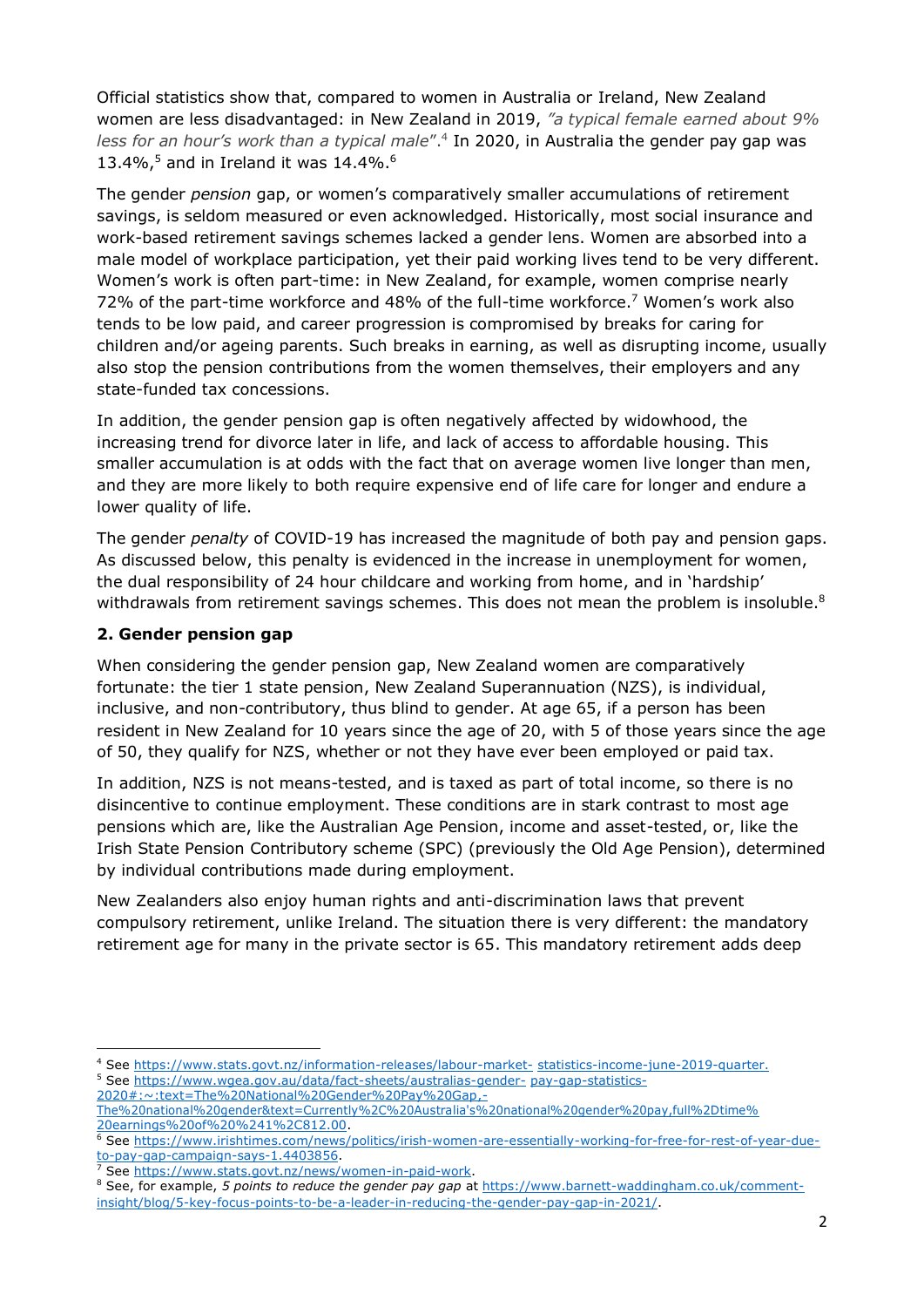tension to discussions around increasing the qualifying age for the Irish state pension (currently 66 years). $9$ 

While the design of New Zealand's auto-enrolment second tier, KiwiSaver, needs improvement, it also has some attractive features for those women able to contribute, including the Government's annual contribution of NZ\$521 (providing the saver meets a minimum savings contribution of NZ\$1,043 level). The Government's contribution is not conditional on being in employment.

While the state pension in New Zealand is relatively generous, a comfortable and secure retirement in New Zealand depends largely on owning a mortgage-free home. Prior to COVID, the average old-age poverty rates for women and men in the OECD equal 15.7% and 10.3%, respectively. Lower earnings-related pension income and longer life expectancy are among the main drivers of higher poverty incidence among women than among men. In Austria, Canada, the Czech Republic, Israel, Japan, Poland, Slovenia, Sweden, the UK, the US and New Zealand, the gender difference is more than 5 percentage points.<sup>10</sup> And those in poverty in New Zealand are more likely to be women renting their homes. This is another price of women's greater longevity.<sup>11</sup>

In Australia, older women are the fastest growing group in poverty.<sup>12</sup> There, as noted, the gender pay gap is 13.4%, the compulsory retirement saving scheme, the Superannuation Guarantee (SG), reveals a gender savings gap of 28%, and one third of women have no SG savings.<sup>13</sup> Increasing numbers of Australian pensioners, especially women and divorcees, work part-time from necessity, and pensioners who are working are three times more likely to have been divorced than other pensioners or self-funded retirees. Nearly 5% of people on the age pension are now in paid work, and the majority of working women pensioners say they want to work fewer hours.<sup>14</sup>

A critical flaw in the design of the SG means many Australian women do not earn the minimum necessary to access their employer's contribution. An estimated 43% of women work part-time, and have more than one employer, but do not meet the requirement to earn \$450 per month (before tax) from a single employer. The consequence is that around 220,000 women miss out on any part of \$125 million of employers' SG contributions. While some low-income women are compensated for the 15% tax on employer contributions to their SG by the government's low-income tax-offset of up to A\$500, they are unable to benefit from the concessional tax treatment that higher earners enjoy.<sup>15</sup>

Women in Ireland are also disadvantaged in retirement by the design of the basic state pension. The RPRC has contributed to the Irish debate over pensions, especially autoenrolment for more than a decade. A recent RPRC submission to the Irish Pensions

 $\circ$ 

<sup>10</sup> See [https://www.oecd-ilibrary.org/docserver/fb958d50-](https://www.oecd-ilibrary.org/docserver/fb958d50-en.pdf?expires=1618786885&id=id&accname=ocid177592&checksum=232B33CE1AB8CA6D05A77FDA6BA2BD59)

Seehttps://www.citizensinformation.ie/en/social\_welfare/social\_welfare\_payments/older\_and\_retired\_people/state [pension\\_contributory.html#:~:text=The%20current%20qualifying%20age%20for,will%20continue%20to%20be%](https://www.citizensinformation.ie/en/social_welfare/social_welfare_payments/older_and_retired_people/state_pension_contributory.html#:~:text=The%20current%20qualifying%20age%20for,will%20continue%20to%20be%2066) [2066.](https://www.citizensinformation.ie/en/social_welfare/social_welfare_payments/older_and_retired_people/state_pension_contributory.html#:~:text=The%20current%20qualifying%20age%20for,will%20continue%20to%20be%2066)

[en.pdf?expires=1618786885&id=id&accname=ocid177592&checksum=232B33CE1AB8CA6D05A77FDA6BA2BD59;](https://www.oecd-ilibrary.org/docserver/fb958d50-en.pdf?expires=1618786885&id=id&accname=ocid177592&checksum=232B33CE1AB8CA6D05A77FDA6BA2BD59) p. 186.

<sup>&</sup>lt;sup>11</sup> See James, Bates, Coleman, Kearns, & Cram (2020). Tenure insecurity, precarious housing and hidden homelessness among older renters in New Zealand. *Housing Studies*, 1-23.

https://www.tandfonline.com/doi/full/10.1080/02673037.2020.1813259; and see Statistics New Zealand (2016). Two's a crowd: Living alone in New Zealand. Retrieved from www.stats.govt.nz at

[https://www.superseniors.msd.govt.nz/documents/age-friendly-communities/living-alone.pdf.](https://www.superseniors.msd.govt.nz/documents/age-friendly-communities/living-alone.pdf)

<sup>12</sup> See [https://theconversation.com/400-000-women-over-45-are-at-risk-of-homelessness-in-australia-142906.](https://theconversation.com/400-000-women-over-45-are-at-risk-of-homelessness-in-australia-142906)

<sup>13</sup> See [https://www.aipm.com.au/blog/articles/can-australia-close-the-gender-gap-on-superannuati.aspx.](https://www.aipm.com.au/blog/articles/can-australia-close-the-gender-gap-on-superannuati.aspx)

<sup>14</sup> See [Dale & St John \(2020\),](https://cdn.auckland.ac.nz/assets/business/about/our-research/research-institutes-and-centres/RPRC/OtherPapers/Women%20in%20Super%20September%202020.pdf) p. 37-42.

 $15$  Ibid.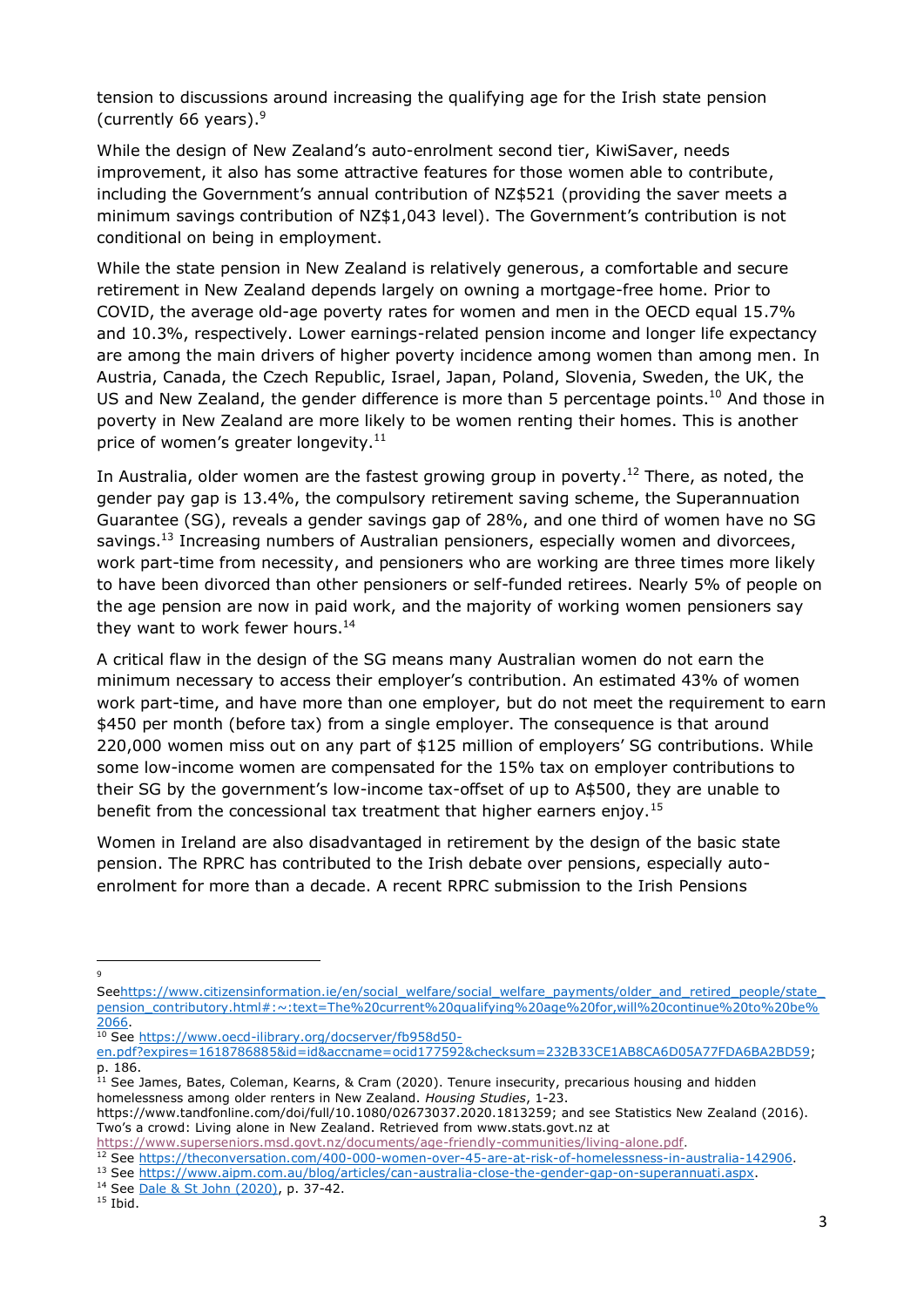Commission<sup>16</sup> argues that women are disadvantaged in retirement by the Irish state pension's design: a contributory basis with a means-tested top-up.

The first tier comprises two state pensions. The first is contributory and requires compulsory pay-related social insurance contributions (PRSI) from employees and employers at a complex variety of different rates. $^{17}$  It is the weeks of contributions that matter not the amount contributed, but for part-time earnings the PRSI rate is less than a full-time rate. To qualify for any state pension, a minimum of 520 paid contributions must have been made. For the maximum personal rate of State Pension (Contributory) 2,080 or more PRSI contributions (or 40 years of employment) are required.

As discussed in more detail in Dale & St John (2020) if there is a "dependant" adult (spouse, civil partner or defacto) an additional amount can be payable to that person, depending on their income and any property apart from the home. Credits for time out of the workforce may not cover all the caregiving situations women experience. Women who do not receive the State Pension (contributory) may qualify for a lower means tested non-contributory pension. The maximum non-contributory weekly pension in 2020 is €237 (NZ\$402) but it is reduced euro for euro above the first €30 of other income.<sup>18</sup>

The complexity of the design makes it very difficult for women to understand what their entitlement on retirement might be.

The complex and limiting rules mean that women can fall far short of the contributions needed to gain a full state pension in their own right. For example, the National Women's Council of Ireland (2017) found that:

- *Women's State pensions are on average smaller than men's by more than a third;*
- *Women account for just over a third of those receiving a full State pension;*
- *Six out of 10 women aged 70+ receive only the lower State (non- contributory) pension;*

• *Older people living alone are at particular risk of poverty, and 7 out of 10 lone adults aged between 75 and 84 are women.* 

Compounding the problem: there is no compulsory second tier in Ireland, coverage by occupational pension schemes is low, and average membership of such schemes (excluding single member schemes) is just 24 people. This exceedingly low membership is in sharp contrast to international practice where schemes routinely achieve economies of scale with hundreds, thousands and even millions of members.

Reform of the flawed design is slow, as is the implementation of the proposed autoenrolment (AE) scheme. This scheme raises issues that are paramount for women such as the 'clearing house' design ensuring contributions via multiple employers still find their way to the employees' accounts, age of access, minimum earnings to qualify, and design of tax incentives. The 42-year contribution band from age 23-65 does not reflect the reality of many women's working life experience, and the proposed contribution threshold income of €20,000 is too high. $^{19}$ 

In contrast, there is no entry threshold for New Zealand's KiwiSaver scheme, and the threshold for Australia's SG is much lower at an annual A\$5,400. For women whose income is variable the proposed Irish scheme will be very complicated.

<sup>16</sup> See [https://www.business.auckland.ac.nz/en/about/our-research/bs-research-institutes-and-centres/retirement](https://www.business.auckland.ac.nz/en/about/our-research/bs-research-institutes-and-centres/retirement-policy-and-research-centre-rprc/publications-28/submissions-1.html)[policy-and-research-centre-rprc/publications-28/submissions-1.html.](https://www.business.auckland.ac.nz/en/about/our-research/bs-research-institutes-and-centres/retirement-policy-and-research-centre-rprc/publications-28/submissions-1.html)

 $17$  See

[https://www.citizensinformation.ie/en/social\\_welfare/irish\\_social\\_welfare\\_system/social\\_insurance\\_prsi/social\\_insu](https://www.citizensinformation.ie/en/social_welfare/irish_social_welfare_system/social_insurance_prsi/social_insurance_classes.html) [rance\\_classes.html.](https://www.citizensinformation.ie/en/social_welfare/irish_social_welfare_system/social_insurance_prsi/social_insurance_classes.html)

<sup>&</sup>lt;sup>18</sup> See https://www.gov.ie/en/publication/6aec4d-current-rates-of-payment-for-social-welfare-payments- sw19/.

<sup>19</sup> See [https://cdn.auckland.ac.nz/assets/business/about/our-research/research-institutes-and-](https://cdn.auckland.ac.nz/assets/business/about/our-research/research-institutes-and-centres/RPRC/OtherPapers/Women%20in%20Super%20September%202020.pdf)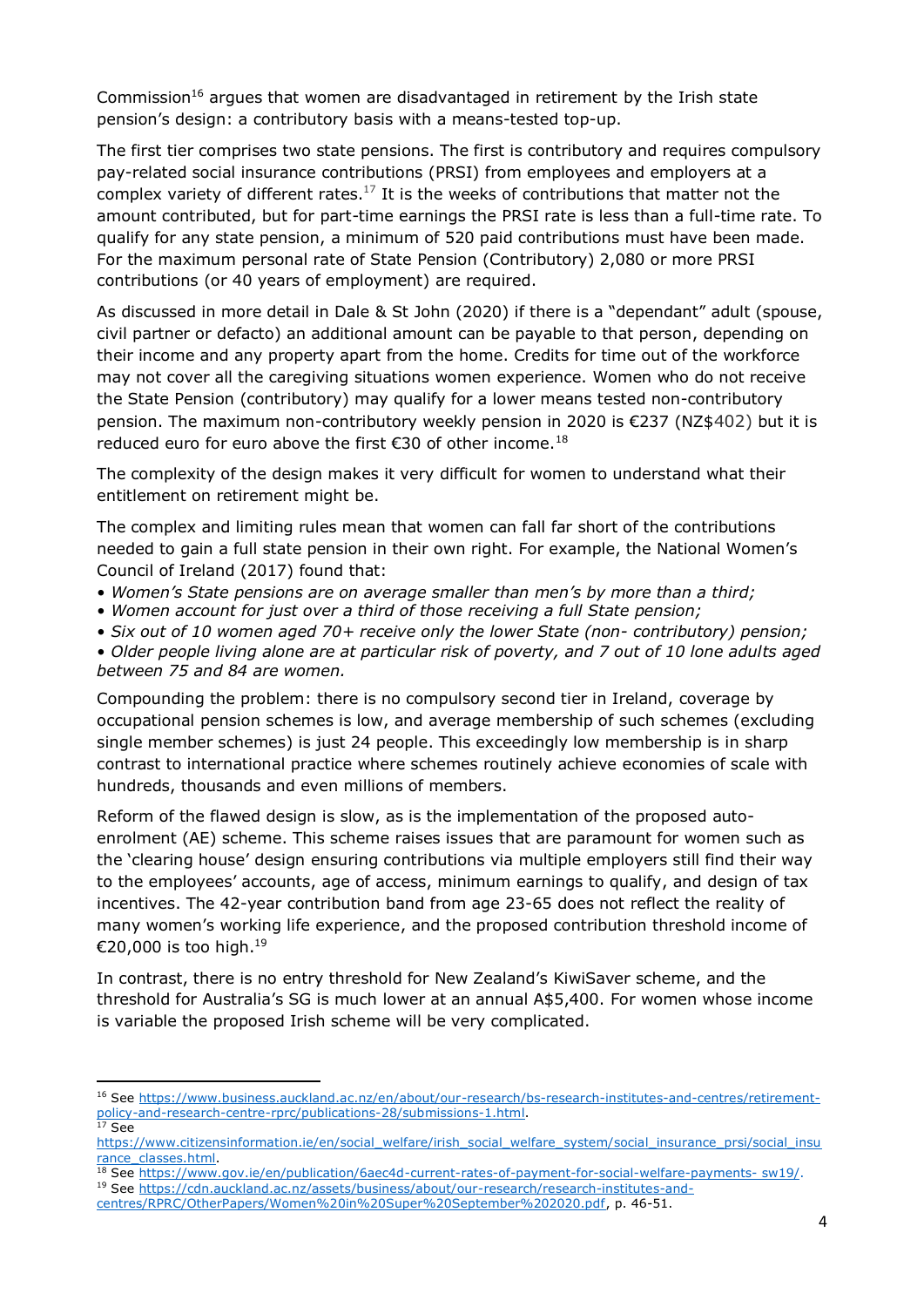### **3. COVID-19 gender penalty**

Taking a global view, technological and environmental developments in the labour market, exacerbated by the legacy impacts of COVID-19, will affect both genders but will be more pronounced for women and younger workers. While environmental action is urgent to ensure the planet remains liveable, pension action is urgent to ensure the aged are not impoverished, with particular impacts on women. Attention to pension policy design is made more critical by ageing populations, but solutions to the gender pension gap must begin prior to pension age.

In Australia, data from the superannuation fund HESTA showed that female accounts comprised nearly 80% of the \$720 million drawn down under the government's early release.<sup>20</sup> Unfortunately, there is no gender analysis by either IRD or FMA of KiwiSaver withdrawals, but we can assume that a similar proportion of the \$126 million withdrawn from KiwiSaver in the year to June 2020 due to financial hardship was from women's retirement savings.<sup>21</sup>

It is unlikely that women's retirement savings will ever recover from these withdrawals. Their on-average lower incomes in addition to the effects of compounding on their diminished savings do not augur well for their future retirement.

A further gender penalty is revealed in the unemployment rates in New Zealand. Pre and post COVID rates for women were higher than the rates for men, as shown in the figure below: unemployment rates December 2019: Men 3.8% Women 4.1%; December 2020: Men 4.5% Women 5.4%. Unemployment rates for men increased by 7 percentage points over the year, and for women by 13 percentage points.

#### **Unemployment rate by sex, seasonally adjusted, December 2005 to December 2020 quarters** (StatsNZ)<sup>22</sup>



The New Zealand Treasury's 2021 Budget Policy Statement also recognizes those most affected by COVID-19 were women and young people, and one of the five government priorities is to support them into employment.<sup>23</sup> Unfortunately, Treasury simply makes vague references to innovation and technology then reverts to the 'shovel ready' maledominated model of economic recovery.

Research on women's retirement prospects in Australia and Ireland shows that there, also, women were more adversely affected by the pandemic than men.<sup>24</sup> During the COVID-19 pandemic, it has been clearly evident that women have been more severely impacted not

<sup>21</sup> Note that only \$17 million was withdrawn due to financial hardship in the 2011 financial year - see [https://www.ird.govt.nz/about-us/tax-statistics/kiwisaver/withdrawals/amount.](https://www.ird.govt.nz/about-us/tax-statistics/kiwisaver/withdrawals/amount)

22 See [https://www.stats.govt.nz/indicators/unemployment-rate.](https://www.stats.govt.nz/indicators/unemployment-rate)

<sup>&</sup>lt;sup>20</sup> See [https://thenewdaily.com.au/finance/superannuation/2020/06/19/young-women-losing-retirement/.](https://thenewdaily.com.au/finance/superannuation/2020/06/19/young-women-losing-retirement/)

<sup>&</sup>lt;sup>23</sup> See [https://www.treasury.govt.nz/publications/budget-policy-statement/budget-policy-statement-2021,](https://protect-au.mimecast.com/s/r7kwC91WzLHmAPNXfoZrP9?domain=treasury.govt.nz) pp.14-15.

<sup>24</sup> See Dale & St John, 2020, *[Women in retirement in a post-COVID-19 world](https://cdn.auckland.ac.nz/assets/business/about/our-research/research-institutes-and-centres/RPRC/OtherPapers/WP%202020-1%20Women%20and%20Retirement%20FINAL.pdf)*.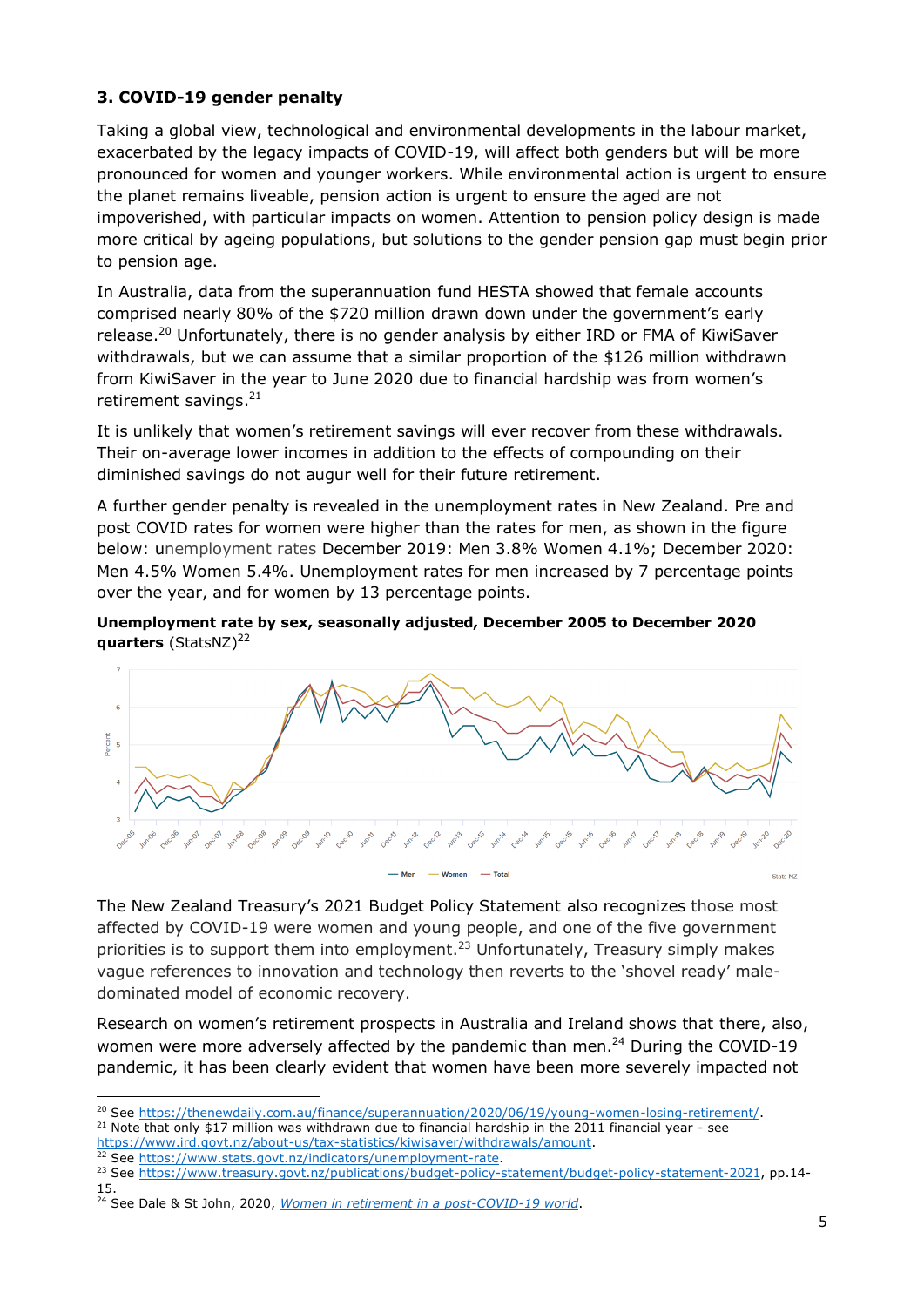only by job loss but also by the dual responsibilities of maintaining their employment-related responsibilities from home while also providing the vast majority of any required childcare and home-schooling.<sup>25</sup> In addition, Governments have allocated more direct financial assistance to male-dominated sectors like construction, rather than female-dominated, lowwage sectors like hospitality.<sup>26</sup>

#### **4. Possible solutions to closing the gender pension gap in New Zealand**

Retirement policy design of state pensions and of auto-enrolment retirement saving schemes can't solve the whole problem but they can provide some amelioration and offer valuable leadership for other necessary broader policy changes (such as to childcare costs).

In New Zealand, a useful first step toward improving women's retirement prospects would be for the Inland Revenue and Financial Markets Authority (FMA) to use a gender lens in all their reporting on KiwiSaver.

The KiwiSaver subsidy from the state and from the employer is available between the ages of 18 and 65. Women are far less likely than men to access these subsidies for the full 47 years, as their working lives are very different.

Another step forward could be solving the 'Total Remuneration'  $(TR)^{27}$  confusion. TR for all as a policy appears to provide a fair solution, including addressing some of the gender equity issues, by creating remuneration parity between employees doing the same job, including those over 65. However, TR is a long way from the current default option for an employer contribution on the top of pay and politically it may be a hard sell, especially as it appears, superficially, to go against the grain of providing an incentive to save in KiwiSaver. Mandating the employer contribution rather than requiring it to be a matching 3% and allowing lower rates of contributions for those who cannot afford 3% may be an easier political solution and offer an effective, if partial, resolution to the gender disadvantage of women in paid work.<sup>28</sup>

Gender-based retirement disadvantage will continue to compound in the presence of pandemic-driven uncertainty and precarity, and the absence of effective counter action. As with environmental policy action, pension policy improvement will contribute to a more equitable and socially sustainable future. As commentator Gordon Campbell has written:

*[A]ny viable plan for sustainable economic recovery launched by the Ardern government cannot be gender blind. The reality is that the pandemic has hit women workers harder. Therefore, any job creation response needs to be targeted at improving the job opportunities for women, at ensuring they can retrain, and at ending their disproportionate rates of under-utilisation. So far, this hasn't happened. Priority has been given to "pick and shovel" projects in a construction sector where women have always been under-represented, and undervalued.*<sup>29</sup>

Over the past decade, New Zealand's fertility rate has plummeted. It now sits around 1.6 children per woman, on average, a decrease of around 20% in the last decade, and well below the replacement rate of 2.1 (the average number of children each woman needs to

<sup>&</sup>lt;sup>25</sup> See<https://grattan.edu.au/report/womens-work/>9 March 2021.

<sup>&</sup>lt;sup>26</sup> See [https://grattan.edu.au/wp-content/uploads/2021/03/Womens-work-report-briefing-pack.pdf;](https://grattan.edu.au/wp-content/uploads/2021/03/Womens-work-report-briefing-pack.pdf) and see [https://www.ageing-better.org.uk/news/poorest-hit-hardest-pandemic-according-new-figures.](https://www.ageing-better.org.uk/news/poorest-hit-hardest-pandemic-according-new-figures)

<sup>&</sup>lt;sup>27</sup> Total Remuneration (TR) is the total value of an employee's annual compensation package and includes both basic pay or salary and the financial and non-financial benefits, so KiwiSaver or other pension/superannuation plan contributions, bonuses, cash incentives, gym membership, access to counselling services and any other benefits, are included. TR is not applied universally, so some employees may be paid more than others for the same work. <sup>28</sup> See *[Would Total Remuneration improve KiwiSaver fairness? RPRC PensionBriefing 2020-1.](https://cdn.auckland.ac.nz/assets/business/about/our-research/research-institutes-and-centres/RPRC/PensionBriefing/PB%202020-1%20Total%20Remuneration%20and%20KiwiSaver%20Final.pdf)*

<sup>&</sup>lt;sup>29</sup> See [https://www.scoop.co.nz/stories/HL2101/S00029/on-how-women-are-suffering-the-most-from-the-covid](https://www.scoop.co.nz/stories/HL2101/S00029/on-how-women-are-suffering-the-most-from-the-covid-economic-recession.htm)[economic-recession.htm.](https://www.scoop.co.nz/stories/HL2101/S00029/on-how-women-are-suffering-the-most-from-the-covid-economic-recession.htm)